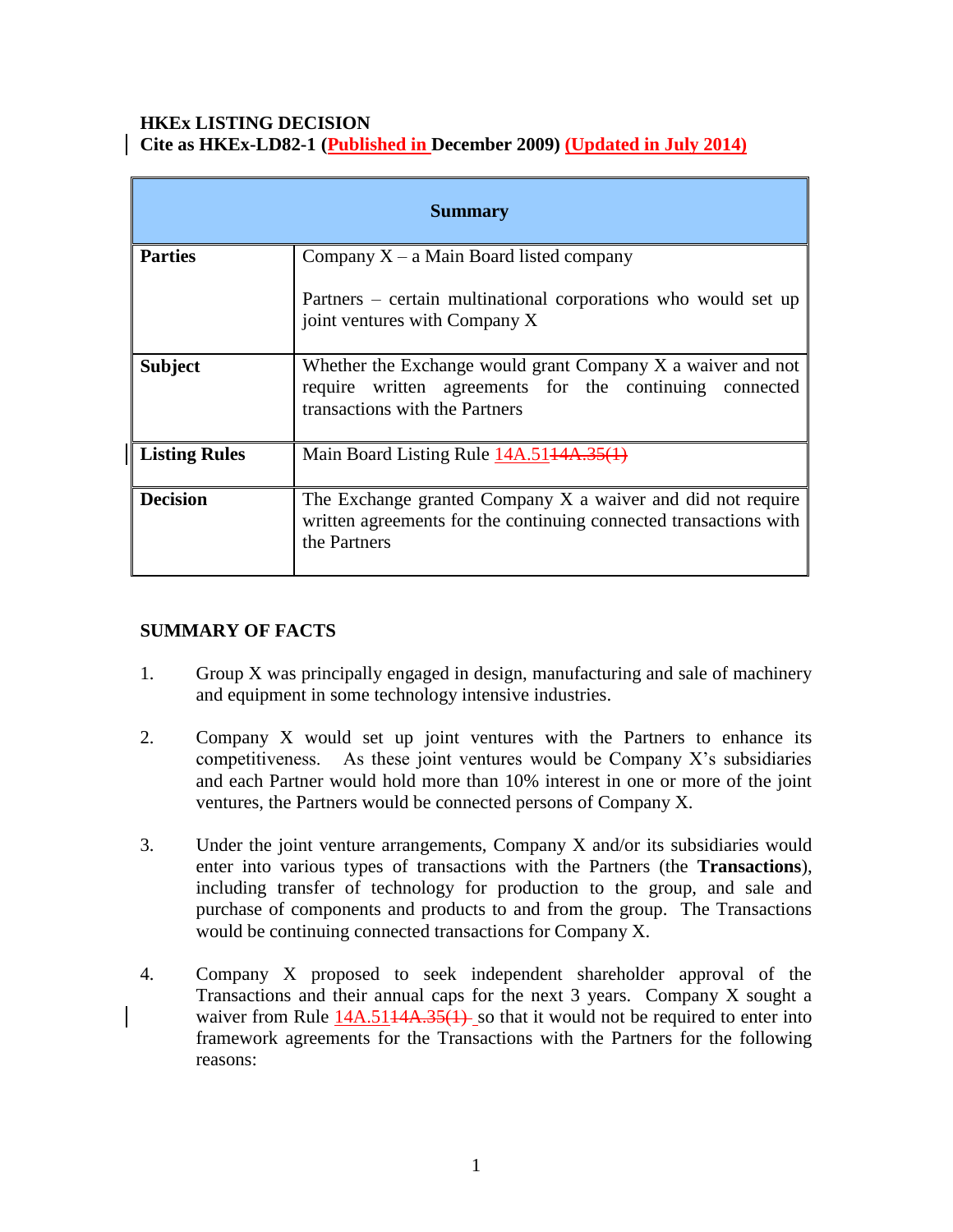- a. Compliance with the Rule would be unduly burdensome. All Partners were well-known multinational enterprises operating independently of Company X. Company X had undergone lengthy negotiation with the Partners and experienced great difficulty in getting the Partners to sign the framework agreements for the Transactions.
- b. The Transactions would form an integral part of the business alliance between Company X and the Partners, and were important to Company X's business. If Company X were unable to enter into the Transactions because of the Partners' refusal to sign the framework agreements, this would be detrimental to Company X's interests.
- c. The Partners were connected persons of Company X only because of their substantial shareholding in the joint ventures. The business relationship between each Partner and Company X was of an arm's length nature. Given this, there was no concern of the Partners unduly influencing Company X's action to the detriment of its minority shareholders.
- d. The circular would contain details of the Transactions including the identities of the counterparties, the nature of the Transactions, the basis for determining the consideration and the annual caps. Company X would re-comply with the connected transaction rules for any transactions with the Partners outside the established framework set out in the circular.
- e. There would be a written agreement between Company  $X$  (or its subsidiary) and the relevant Partner for each Transaction which would be on normal commercial terms and in the interest of Company X's shareholders as a whole.
- f. Company X would comply with all other applicable connected transaction rules for the Transactions.
- 5. Company X would seek independent shareholder approval of this waiver application together with the Transactions and their annual caps at the general meeting. Details of the waiver application would be disclosed in the circular for the Transactions.

### **ISSUE**

6. Whether the Exchange would grant Company X a waiver and not require written agreements for the Transactions.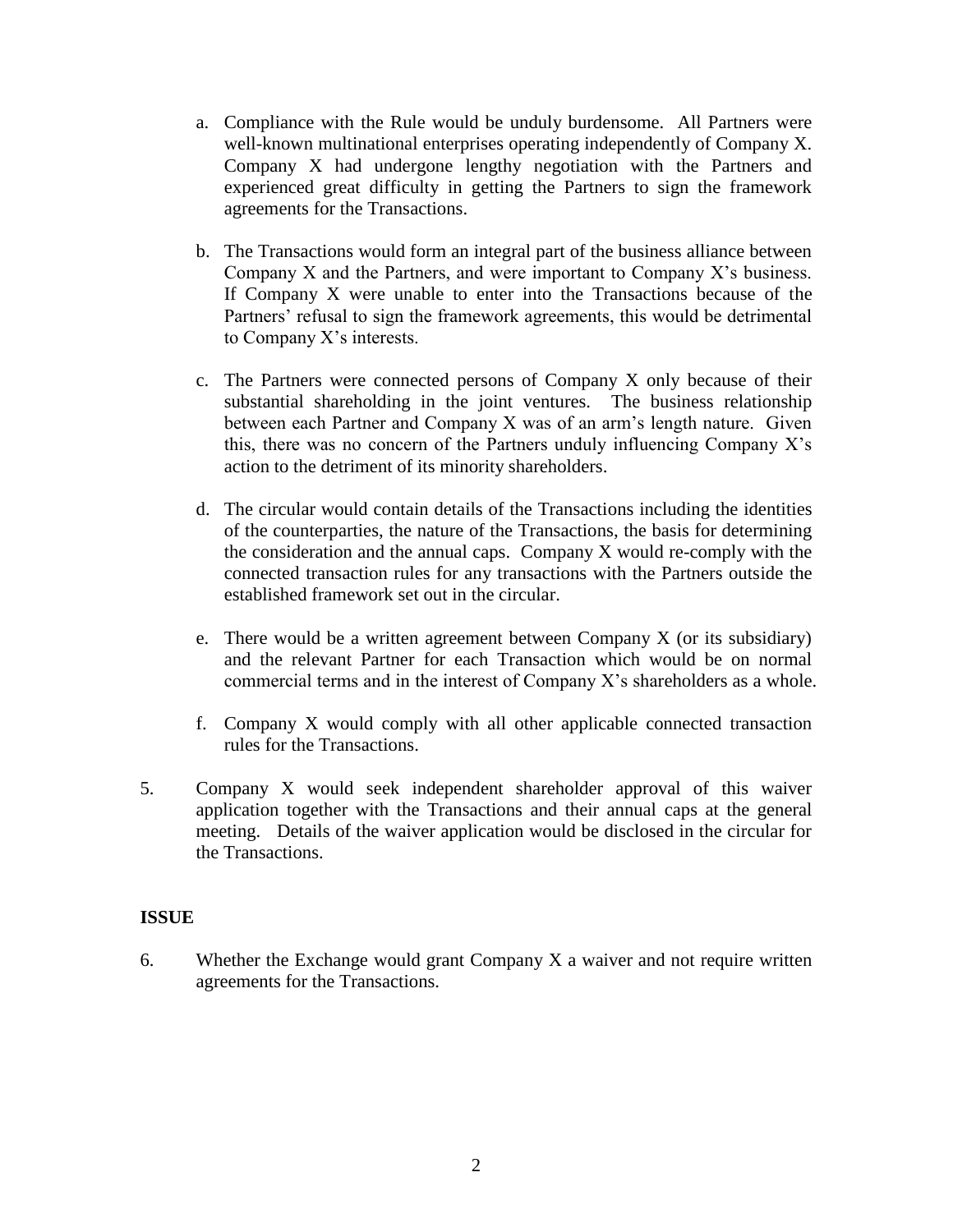#### **APPLICABLE LISTING RULES OR PRINCIPLES**

- 7. Rule 14A.35 provides that when an issuer enters into a non-exempt continuing connected transactions, it must:
	- (1) in respect of each connected transaction, enter into written agreement(s) with the connected person. The agreement must set out the basis of the calculation of the payments to be made. The period for the agreement must be fixed and reflect normal commercial terms and, except in special circumstances, must not exceed 3 years. Special circumstances are limited to cases where the nature of the transaction requires the contract to be of a duration longer than 3 years. In such cases, the independent financial adviser will need to explain why a longer period for the agreement is required and to confirm that it is normal business practice for contracts of this type to be of such duration;

*Note: Examples of bases of calculation of the payments to be made include the sharing of costs, price per unit for on-going purchases, annual rental for a lease, and percentage of total construction cost for a management fee.*

(2) in respect of each connected transaction, set a maximum aggregate annual value ("cap"), the basis of which must be disclosed. This annual cap must be expressed in terms of monetary value rather than a percentage of the issuer's annual revenue as derived from its latest published audited accounts or, where consolidated accounts have been prepared, its latest published audited consolidated accounts. The cap must be determined by reference to previous transactions and figures which are readily ascertainable from published information of the issuer. If there are no previous transactions, the cap must be made based on reasonable assumptions, details of which must be disclosed;

> *Note: Reference to annual revenue and other bases may help to determine the monetary value of the cap.*

(3) comply with the reporting and announcement requirements described in rules 14A.45 to 14A.47; and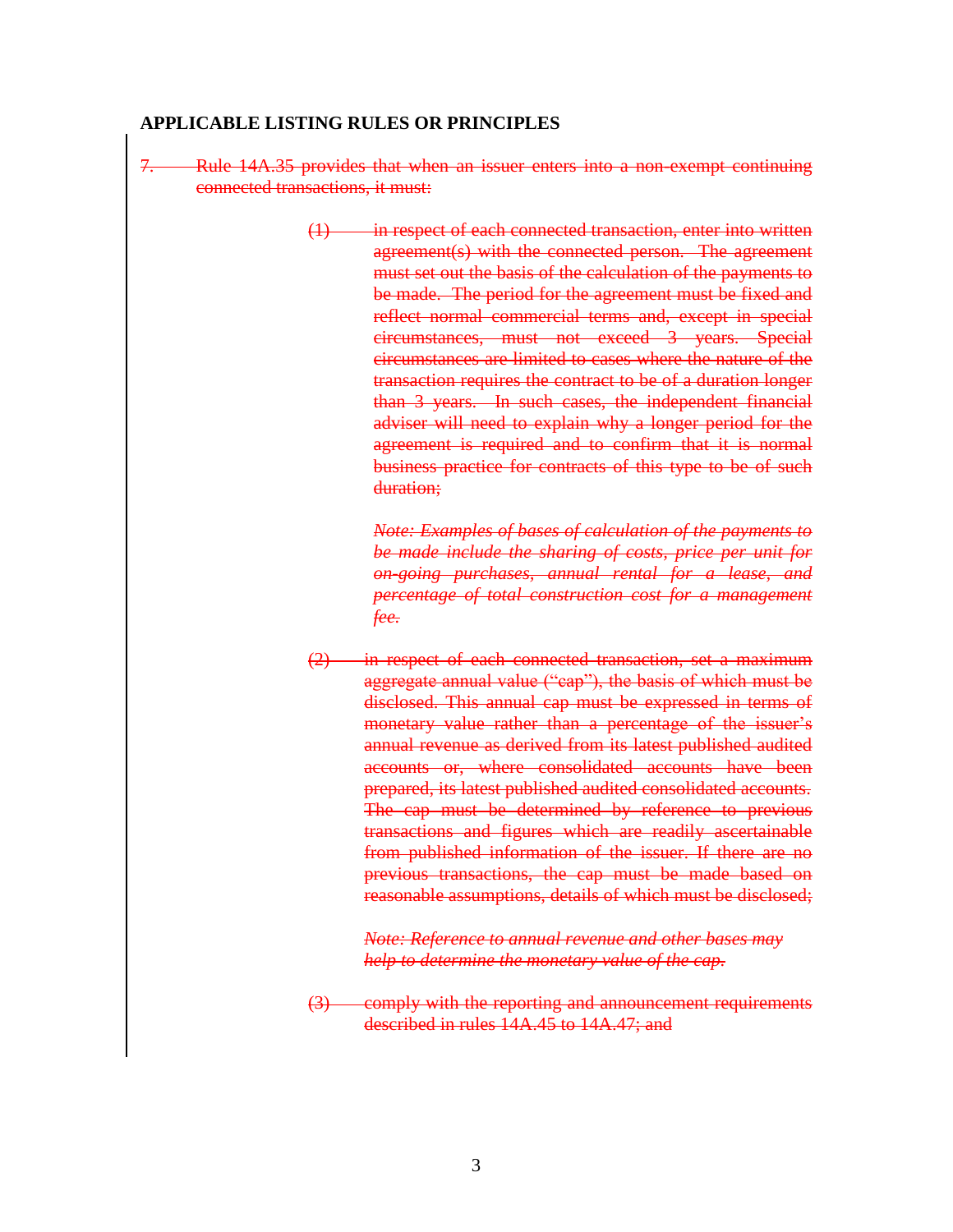(4) comply with the independent shareholders' approval requirements described in rule 14A.48 for transactions not falling under rule 14A.34.

8. Rule 14A.36 provides that:

the listed issuer must re-comply with rules 14A.35(3) and (4) in the following circumstances:—

 $(1)$  if the cap in rule  $14A.35(2)$  is exceeded; or

(2) when the relevant agreement is renewed or there is a material change to the terms of the agreement.

7. Rule 14A.51 provides that:

A written agreement for a continuing connected transaction must contain the basis for calculating the payments to be made. Examples include sharing of costs incurred by the parties, unit prices for goods or services provided, annual rental for leasing a property, or management fees based on a percentage of the total construction cost.

## 8. Rule 14A.52 provides that:

The period for the agreement must be fixed and reflect normal commercial terms or better. It must not exceed three years except in special circumstances where the nature of the transaction requires a longer period. In this case, the listed issuer must appoint an independent financial adviser to explain why the agreement requires a longer period and to confirm that it is normal business practice for agreements of this type to be of such duration.

9. Rule 14A.53 provides that:

The listed issuer must set an annual cap (the "cap") for the continuing connected transaction. The cap must be:

- (1) expressed in monetary terms;
- (2) determined by reference to previous transactions and figures in the published information of the listed issuer's group. If there were no previous transactions, the cap must be set based on reasonable assumptions; and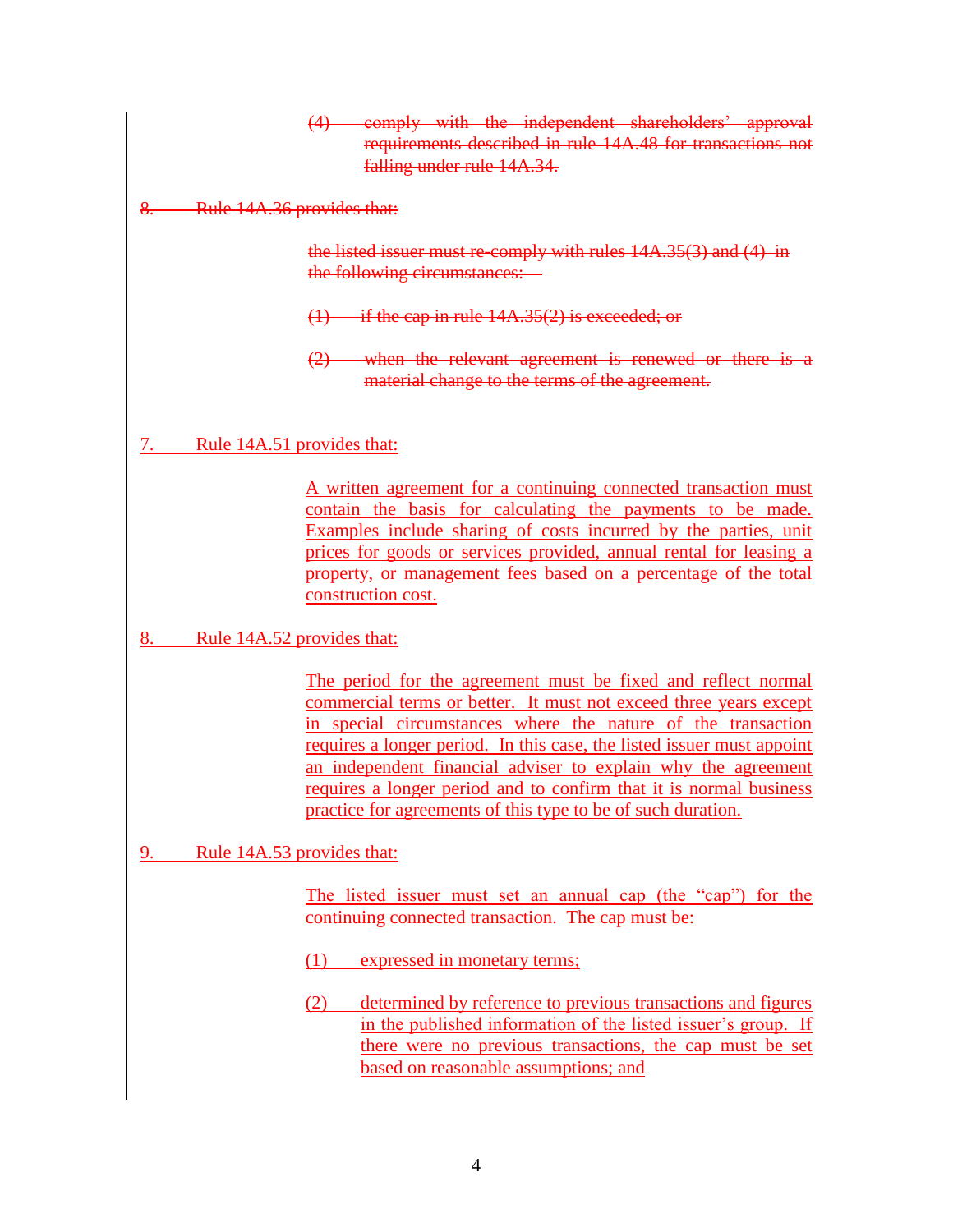(3) approved by shareholders if the transaction requires shareholders' approval.

10. Rule 14A.54 provides that:

The listed issuer must re-comply with the announcement and shareholders' approval requirements before:

(1) the cap is exceeded; or

- (2) it proposes to renew the agreement or to effect a material change to its terms.
- *Note: The revised or new cap(s) will be used to calculate the percentage ratios for classifying the continuing connected transaction.*

# **ANALYSIS**

- 9.11. Continuing connected transactions are connected transactions involving the provision of goods and services or financial assistance, carried out on a continuing or recurring business and expected to extend over a period of time. They are usually transactions in the ordinary and usual course of business.
- 10.12. For a continuing connected transaction, Rule 14A.51 14A.35(1) requires an issuer to enter into a written agreement with the connected person for a fixed period, which must set out the basis of determining the consideration for the transaction. This will help shareholders assess the terms of the transaction.
- $11.13$ . The Exchange considered the following factors when assessing Company X's waiver application:
	- the Partners' identities and connectedness with Company X, and the practical difficulty in getting them to sign the framework agreements; and
	- despite the absence of a framework agreement, Company X had taken reasonable steps to ensure sufficient information about the Transactions would be provided to its shareholders to make an informed assessment, including the framework for determining the terms of the Transactions. The information provided in the circular would be comparable to normal cases where a framework agreement was signed and the terms disclosed in the circular. Company X would need to re-comply with the connected transaction rules for any transactions with the Partners outside the established framework set out in the circular. The granting of the waiver would be unlikely to result in undue risks to its shareholders.